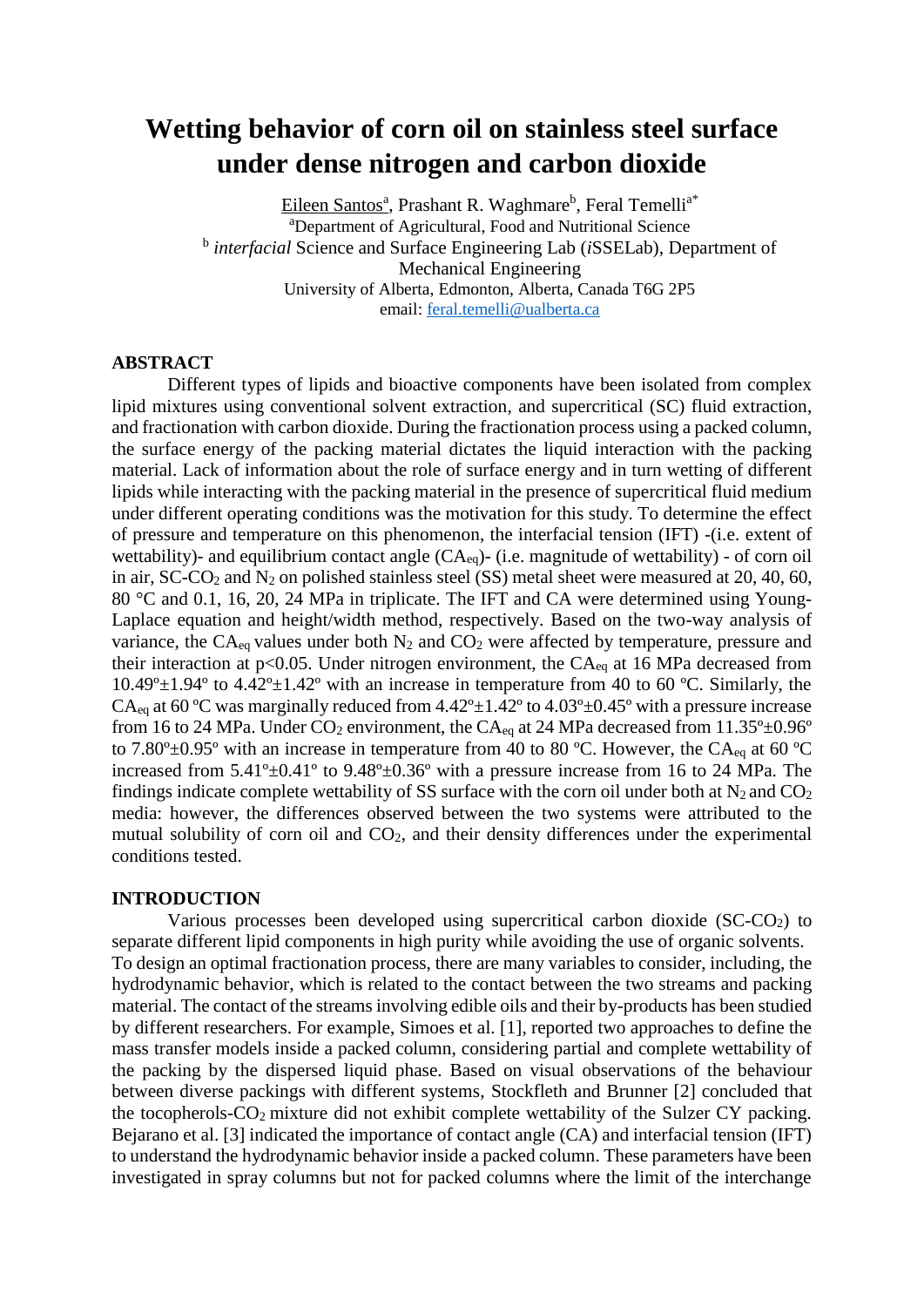area is regulated by wettability [1]. IFT has been reported for different types of lipids and surrounding phases, including corn oil [4-6]. The pendant drop method [7] has been applied most commonly to determine the IFT of lipids in supercritical fluid environment. This method employs the Young- Laplace equation:

$$
\sigma_{LG} * \left(\frac{1}{R_1} + \frac{1}{R_2}\right) = \frac{2 * \sigma_{LG}}{R} - \Delta \rho * g * Z \tag{1}
$$

to relate the contour of a drop at the tip of a capillary and balance the gravitational, buoyant and interfacial forces acting at the interface level of pendant drop suspended in another fluid (Fig. 1A), where  $\sigma_{LG}$  is the interfacial tension between the liquid and surrounding fluid,  $\Delta \rho$  is the density difference between the two phases, R the radius of curvature in the apex, g is the acceleration due to gravity, Z is the distance from the apex,  $R_1$  and  $R_2$  are the principal radii of the drop interface at distance Z from the apex, with  $R_1$  being the radius of curvature in the plane of Fig.  $1A$  and  $R_2$  the radius of curvature in a plane perpendicular to Fig. 1A.



**Figure 1. (A)** Geometry of axisymmetric pendant drop; (**B**) Height/width method to determine CA**.**

On the other hand, when a liquid is in contact with a solid surface, molecular interactions of solid, liquid and gas phases at the three-phase contact line dictates the contact angle (CA). It can be determined by using the sessile drop method and image analysis [8]. The drop profile can be analyzed by different methods depending on the range of CA, consideration of physical phenomena and the symmetry between the right and left sides [8, 9]. For small volume drops with CA between 0º to 10º, the height/width method [10] has been used, which involves the width of the sessile drop and the height at the apex (Fig. 1B). This method considers the sessile drop phase forming a circular arc on the surface since the small drops are only slightly affected by gravity.

At atmospheric pressures and different temperatures, the CA of canola and olive oils on PTFE (polytetrafluoroethylene or Teflon) was determined under air and steam as surrounding phases [11]. In relation to high pressure conditions, several studies reported the determination of CA under CO<sub>2</sub> environment for different types of fluids and solid surfaces. For example, Dickson et al. [12], measured the CA of water under  $CO<sub>2</sub>$  environment for different glass surfaces modified with dichlorodimethylsilane (DCDMS) and silanol (SiOH). They correlated the CA with the IFT between the liquid/ $CO<sub>2</sub>$  with the spreading coefficient (S), which was zero when CA was  $0^{\circ}$ , indicating complete wetting [12]. However, when CA was more than zero, the S value was negative, resulting in partial wetting of the surface [12]. An increase in  $CO<sub>2</sub>$  pressure reflected a decrease in S because of the reduction of the liquid/ $CO<sub>2</sub>$ IFT [12]. Sutjiadi-Sia et al. [13] determined the CA of water-CO<sup>2</sup> drop phase on PTFE, glass and stainless steel (SS) with a roughness of 0.24  $\mu$ m, at 0-27 MPa and 40 °C [13]. The wettability was poor, intermediate and good for the solids PTFE, SS and glass, respectively, and smaller drops could be generated when IFT was lower [13]. An important dimensionless parameter that relates the effect of gravity or surface tension over the interface of the pendant or sessile drop is the Bond number (Bo)

Bond number =  $\frac{\Delta \rho * g * R_0^2}{2}$ σLG (2)

where,  $\Delta \rho$  is the density difference between the liquid and gas phase,  $\sigma$  acceleration due to gravity, R<sub>o</sub> the drop radius based on the volume of the pendant or sessile drop and  $\sigma_{LG}$  is the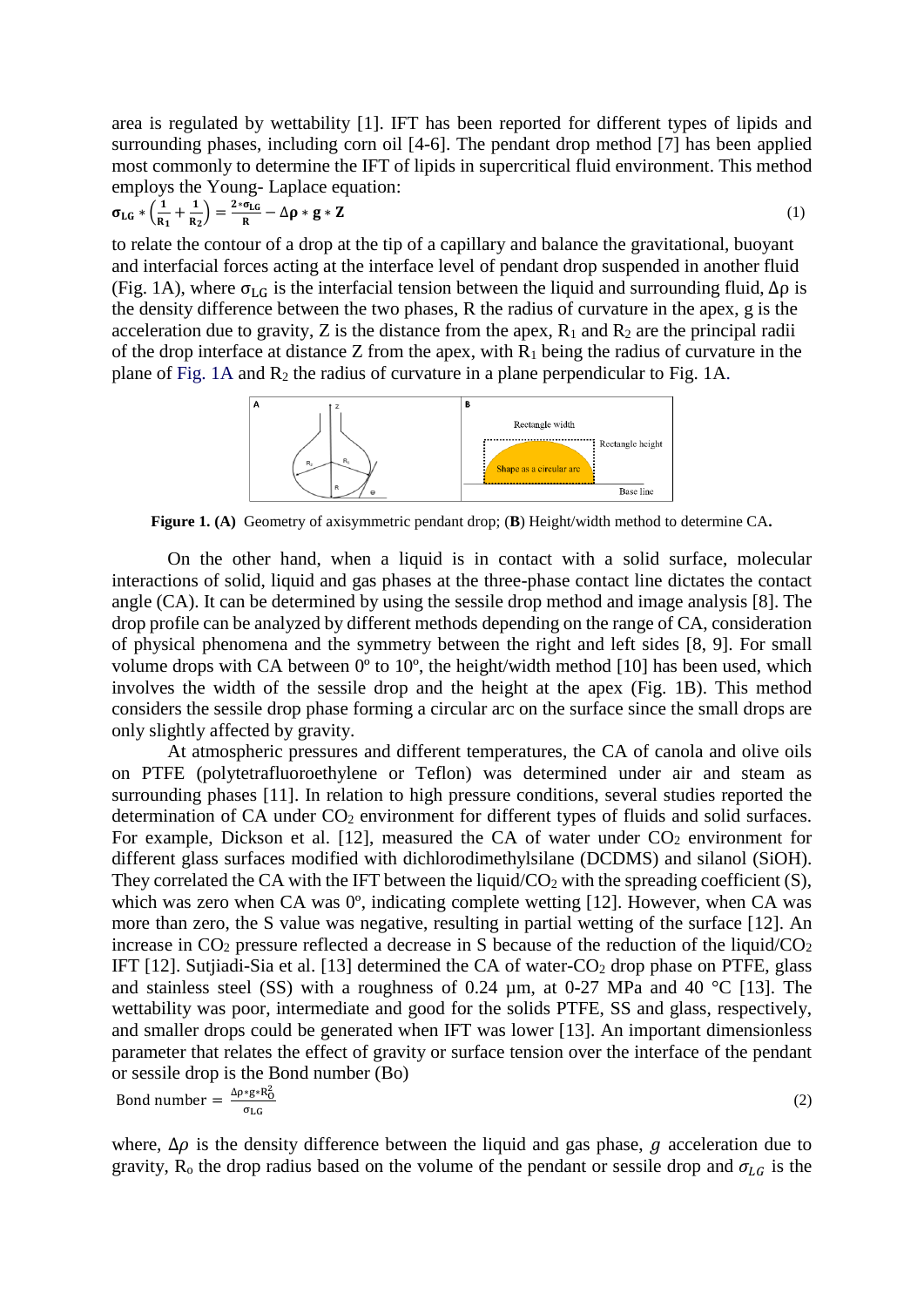interfacial tension between the liquid and gas interface. If Bo>1, the gravity force dominates more than the surface force of the drop shape, showing a flattening effect on sessile drop and the pendant drop falling [14]. However, when the Bo  $\leq$ 1, the effect of gravity is neglected and drop shape approaches a sphere and pendant drop is hanging at the tip of the needle or capillary [14]. To correlate the IFT and CA with the wetting of different surfaces under  $CO<sub>2</sub>$  environment and evaluate the effect of pressure and temperature, several studies have been done in the oil and gas sector in relation to the enhanced oil recovery (EOR) systems. For instance, Kaveh et al. [14] evaluated the wettability of  $CO<sub>2</sub>/water/bentheimer$  sandstone system and related it to CA, dissolution, and bubble size of the drop [14]. The authors considered saturation and nosaturation of the surrounding medium because the dissolution of  $CO<sub>2</sub>$  into the drop phase affected the wetting properties [14]. They indicated that when the Bo< 0.9, the variation of CA became insignificant with the maximum drop diameter of 2.3 mm, providing an accurate way to evaluate the effect of pressure on the contact angle [14]. The literature lacks information regarding the wettability of metal surfaces by lipids in  $SC\text{-}CO<sub>2</sub>$  environment. Therefore, the objective of this study was to determine the effect of pressure and temperature on IFT and equilibrium contact angle  $(CA_{eq})$  of corn oil in air,  $SC\text{-}CO<sub>2</sub>$  and  $N<sub>2</sub>$  on polished stainless steel (SS) metal sheet.

# **MATERIALS AND METHODS**

#### **Materials**

Mirror-like highly corrosion-resistant 316 SS sheet (304.8 x 304.8 mm and 0.914 mm thickness) was purchased from McMaster **(**code: 9759K72, Aurora, OH, USA) and cut by water jet into two different dimensions (25.40 x 25.40 mm and 25.91 x 15 mm, respectively) for roughness and contact angle analysis. Acetone (HPLC grade, Fisher Scientific, Ottawa, ON, Canada), isopropanol (>98 FG purity, Sigma-Aldrich, Oakville, ON, Canada) deionized water and compressed air were used for the chemical cleaning treatment of the polished SS substrates. The drop phase was corn oil ("Mazola", ACH Food Companies, Inc., Memphis, TN, USA) that was purchased from a local market.

## **Apparatus to determine the IFT and CA**

The system used for the determination of IFT and CA was DSA100 HP from Krüss GmbH (Hamburg, Germany), which is equipped with the High Pressure (HP) system model PD- E1700 MD (Eurotechnica GmbH, Barteheide, Germany) and the optic system DSA100 (Krüss GmbH, Hamburg, Germany) as shown in Fig. 2. The dosing system is highlighted inside the dashed rectangle, the high-pressure system is on the right side of the schematic, the optical system is located at the bottom of the diagram, which could be used to obtain a captive bubble or to add another liquid as the surrounding phase.

#### **IFT and CA measurements**

The IFT and CA measurements were performed at 20, 40, 60, 80 °C and 0.1, 16, 20, 24 MPa in triplicate. First, the polished SS (25.91 x 15 mm) was cleaned following a protocol adopted from Beker et al. [35]. Each polished SS metal surface was cleaned with acetone, isopropanol and deionized water, in sequence. First, each metal surface was submerged into 10 ml of acetone and sonicated (model 1510, Branson Ultrasonics Corp., Sigma-Aldrich, Oakville, ON, Canada) for 2 min. Then, the same treatment was applied with isopropanol and deionized water, followed by removing the SS surface and drying for 2 min using compressed air. To ensure that the drop phase did not contain any air bubbles, several drops were formed with the HP vessel being open until no more air bubbles were seen inside the drop at the tip of the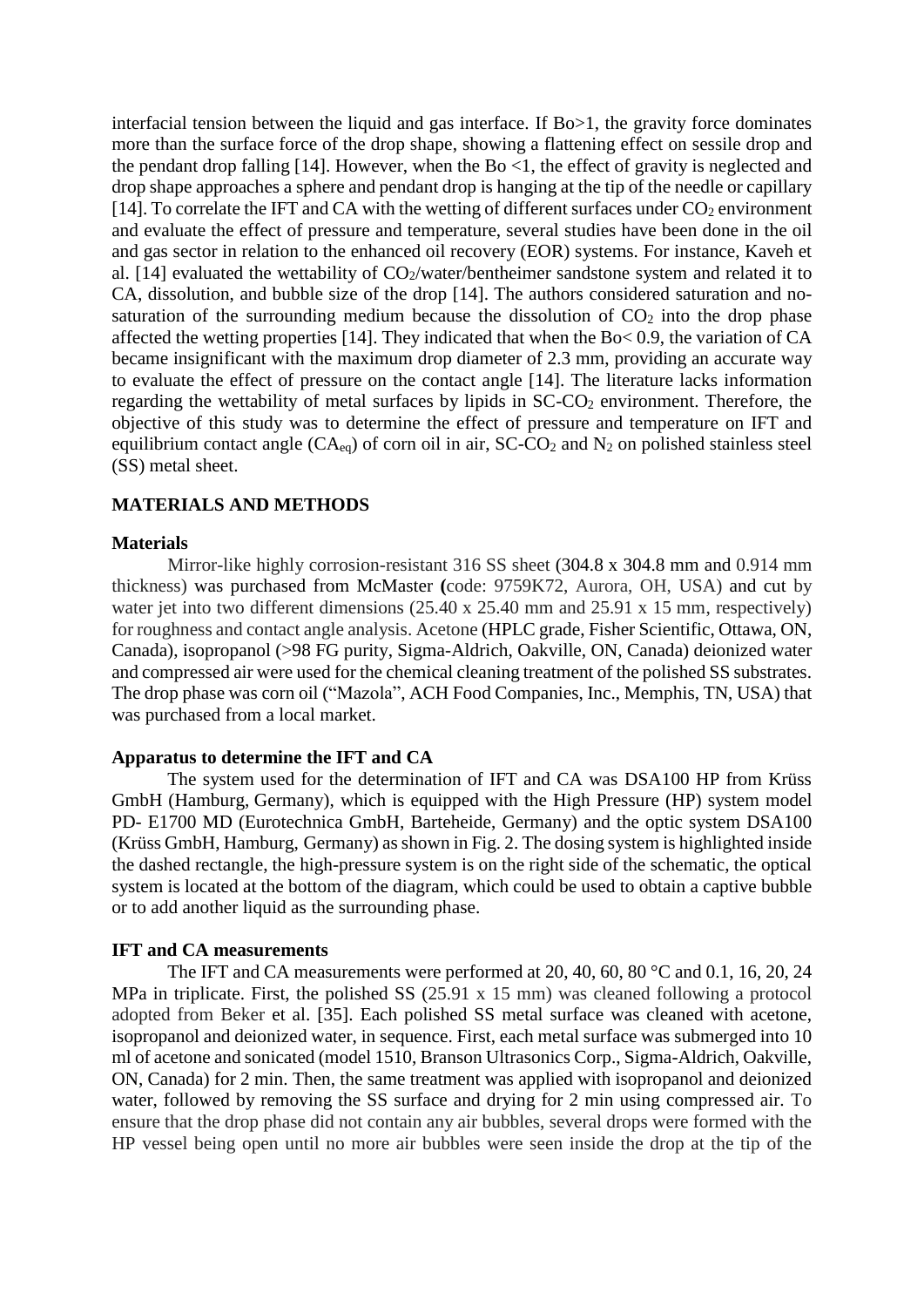capillary. Then the vessel was cleaned using isopropanol. The HP vessel was pre-heated to reach the targeted temperature for 45 min. The metal sheet was placed on top of the glass solid



**Figure 2.** Schematic of DSA 100 HP system. TL1 and TL2: drop/surrounding phase liquids; A:inlet valve for liquid 1; PG1: manual piston for liquid 1; B: discharge valve of liquid valve into capillary; C:capillary (1.65 or 1.1 mm OD); D, H: drain or vent valves; PG2: hand pump; E: inlet valve for liquid 2, F: discharge valve of liquid 2; G: inlet gas valve; I: booster pump; J: CO<sup>2</sup> gas cylinder; K: CCD camera, L: light source; M: computer; O: glass solid substrate support; P: metal surface; Q: high pressure (HP) vessel; TI: thermocouple with temperature indicator; PI: pressure gauge.

support and introduced into the HP vessel that was closed by tightening the two sapphire windows located at each side of the vessel. To pressurize the HP vessel, valves A, B, D and H were closed, and valve G was opened slowly until the desire pressure was reached using either  $N_2$  or  $CO_2$ . Then, valve G was closed and 5, 7 and 9 min was allowed for the system, to stabilize for target temperatures of 40, 60 and 80 ºC, respectively. Then, a video was recorded at 25 and 35 frames per second for 6 min to capture all the phenomena (IFT and CA) under  $CO<sub>2</sub>$  and  $N<sub>2</sub>$ environments, respectively. To create a drop, TL1 was filled with corn oil. The valve A and PG1 were totally opened to allow the corn oil to fill the PG1. Then, valve A was closed while simultaneously PG1 was closed and valve B was slightly opened to push the corn oil into the capillary (OD=1.65 and 1.1 mm for  $N_2$  and  $CO_2$ , respectively). Once the drop was formed, valve B was closed to avoid the detachment of the drop and 3 min were allowed to stabilize the interface of the pendant drop inside the pressurized system. Then, by slowly closing PG1 and opening valve B, the pendant drop was allowed to fall on the metal surface and converted into a sessile drop. The recording was continued for another 3 min. Later, valve D was opened slowly to depressurize the system after which, the sapphire windows, metal sheet and support were removed. A different set of three metal sheets was used at each experimental temperature. The IFT and CA were determined using Young-Laplace equation and height/width method, respectively, using pendant drop and sessile drop modules of the ADVANCE for Drop Shape Analyzers (2014-2017) software (Krüss GmbH). To get the IFT value of the pendant drop before its conversion into sessile drop, the video was converted into frames using the Free video to JPG video converter (free software). The densities of the drop phase under  $N_2$  and  $CO_2$ were taken from Tegetmeier et al. [15] and densities of the surrounding phase were taken from NIST [16]. All measurements at each condition were performed in triplicate and analysis of variance was performed to assess the effects of pressure and temperature as well as their interaction on the IFT and  $CA_{eq}$ , at P< 0.05.

# **RESULTS**

#### **IFT of corn oil in N<sup>2</sup> and CO<sup>2</sup>**

The IFT of corn oil in  $N_2$  and  $CO_2$  were determined under different pressures and temperatures as shown in Table 1 and there was a substantial difference in IFT depending on the surrounding medium. The corn  $oi/N_2$  interface displayed a moderate decrease with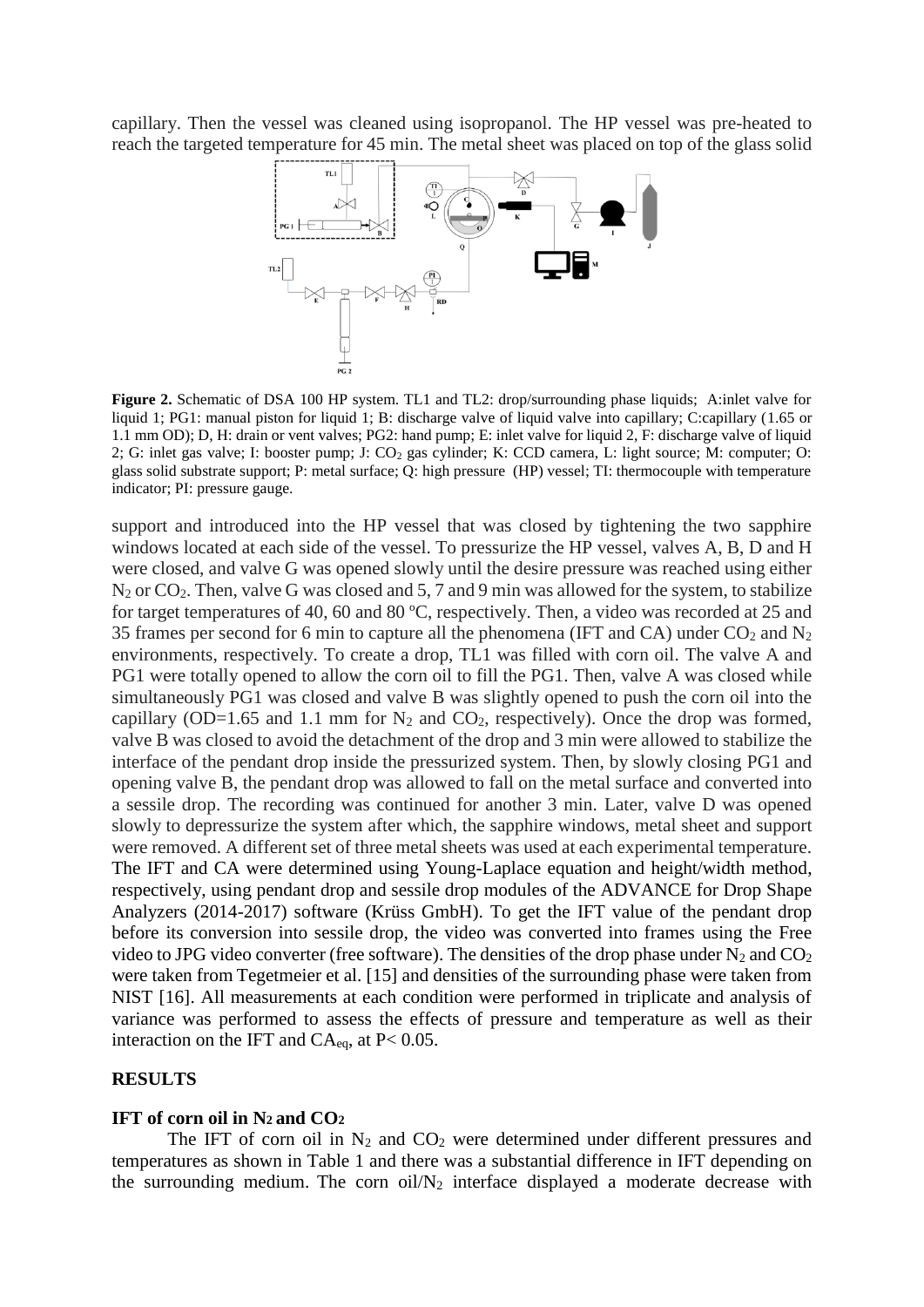increasing pressure at constant temperature. In contrast, there was a dramatic reduction in IFT of corn oil/CO<sup>2</sup> interface with pressure. This difference between the IFT in the two systems was due the lower solubility and diffusion of  $N_2$  in corn oil resulting in higher interfacial tension and lower mass transfer between the phases, whereas the higher solubility, diffusion and mass transfer of  $CO<sub>2</sub>$  in corn oil generated a remarkable decrease in IFT. Also, at higher pressures, the temperature influence on the IFT is similar to that of  $CO<sub>2</sub>$  density, where the  $CO<sub>2</sub>$  density decreases with temperature, resulting in less  $CO<sub>2</sub>$  adsorption at the interface and higher IFT value [1].

| Temperature<br>$(^{\circ}C)$ | Pressure<br>(MPa) | $IFT(mN/m)$ corn<br>oil/N <sub>2</sub> | Bo<br>corn oil/ $N_2$ | IFT $(mN/m)$ corn<br>oiI/CO <sub>2</sub> | <b>Bo</b><br>corn oil/ $CO2$ |
|------------------------------|-------------------|----------------------------------------|-----------------------|------------------------------------------|------------------------------|
| 20                           | 0.1               | $33.9 \pm 0.39$                        | $0.62 \pm 0.01$       | $33.9 \pm 0.39$                          | $0.62 \pm 0.01$              |
| 40                           | 0.1               | $32.0 \pm 0.32$                        | $0.62 \pm 0.01$       | $32.0 \pm 0.32$                          | $0.62 \pm 0.01$              |
| 40                           | 16                | $21.9 \pm 0.40$                        | $0.65 \pm 0.001$      | $2.5 \pm 0.14$                           | $0.61 \pm 0.04$              |
| 40                           | 20                | $20.0+0.42$                            | $0.71 \pm 0.006$      | $1.9+0.14$                               | $0.64 + 0.02$                |
| 40                           | 24                | $19.3 \pm 0.47$                        | $0.64 \pm 0.01$       | $1.8 \pm 0.08$                           | $0.56 \pm 0.06$              |
| 60                           | 0.1               | $24.5 \pm 0.12$                        | $0.76 \pm 0.03$       | $24.5 \pm 0.12$                          | $0.76 \pm 0.03$              |
| 60                           | 16                | $21.6 \pm 0.74$                        | $0.67 \pm 0.01$       | $4.0 \pm 0.14$                           | $0.65 \pm 0.01$              |
| 60                           | 20                | $20.2 \pm 0.40$                        | $0.67 \pm 0.01$       | $2.8 \pm 0.03$                           | $0.61 \pm 0.01$              |
| 60                           | 24                | $18.7 \pm 0.85$                        | $0.68 \pm 0.06$       | $2.2 \pm 0.09$                           | $0.62 \pm 0.01$              |
| 80                           | 0.1               | $29.9 \pm 0.95$                        | $0.63 \pm 0.01$       | $29.9 \pm 0.95$                          | $0.63 \pm 0.01$              |
| 80                           | 16                | $20.9 \pm 0.74$                        | $0.66 \pm 0.04$       | $5.9 \pm 0.3$                            | $0.63 \pm 0.01$              |
| 80                           | 20                | $18.5 \pm 1.23$                        | $0.74 \pm 0.06$       | $4.7 \pm 0.25$                           | $0.63 \pm 0.01$              |
| 80                           | 24                | $19.6 \pm 0.19$                        | $0.67+0.01$           | $3.7+0.25$                               | $0.60 \pm 0.05$              |

**Table 1.** IFT and Bond number (Bo) of corn oil/N<sub>2</sub> and corn oil/CO<sub>2</sub> systems at different temperatures and pressures.

## **CAeq of corn oil on polished SS in no saturated N<sup>2</sup> and CO<sup>2</sup> environments**

The corn oil in  $N_2$  and  $CO_2$  media on polished SS showed a complete wetting with values ranging from 10.49°±1.94° to 3.20°±1.15° and 11.35°±0.96 to 3.87°±0.21° for N<sub>2</sub> and  $CO<sub>2</sub>$  environment, respectively. The  $CA<sub>eq</sub>$  of corn oil/N<sub>2</sub> and corn oil/CO<sub>2</sub> systems were determined over 12 s, where higher interactions between the solid, liquid and gas phases were observed, resulting in a considerable decreased in CA since drop energy was dissipating on the surface until reaching a value of zero where the CA<sub>eq</sub> was obtained as ahown in Fig. 3.



Figure 3. CA<sub>eq</sub> of corn oil/N<sub>2</sub>/polished SS system at 60 °C and 0.1, 16, 20 and 24 MPa.

# **Isothermal effect on CAeq of corn oil/N2 and corn oil/CO<sup>2</sup>**

The  $CA_{eq}$  of corn oil in  $N_2$  and  $CO_2$  environments on polished SS surface at constant temperature and different pressures (Fig. 4) revealed different behaviors because of the interaction of these gases with corn oil. Under  $N_2$  regime, low values of CA were obtained, which could be attributed to the low mass transfer and low  $N_2$  dissolution in the drop phase as well as the low solubilization of corn oil to the surrounding media. While under  $CO<sub>2</sub>$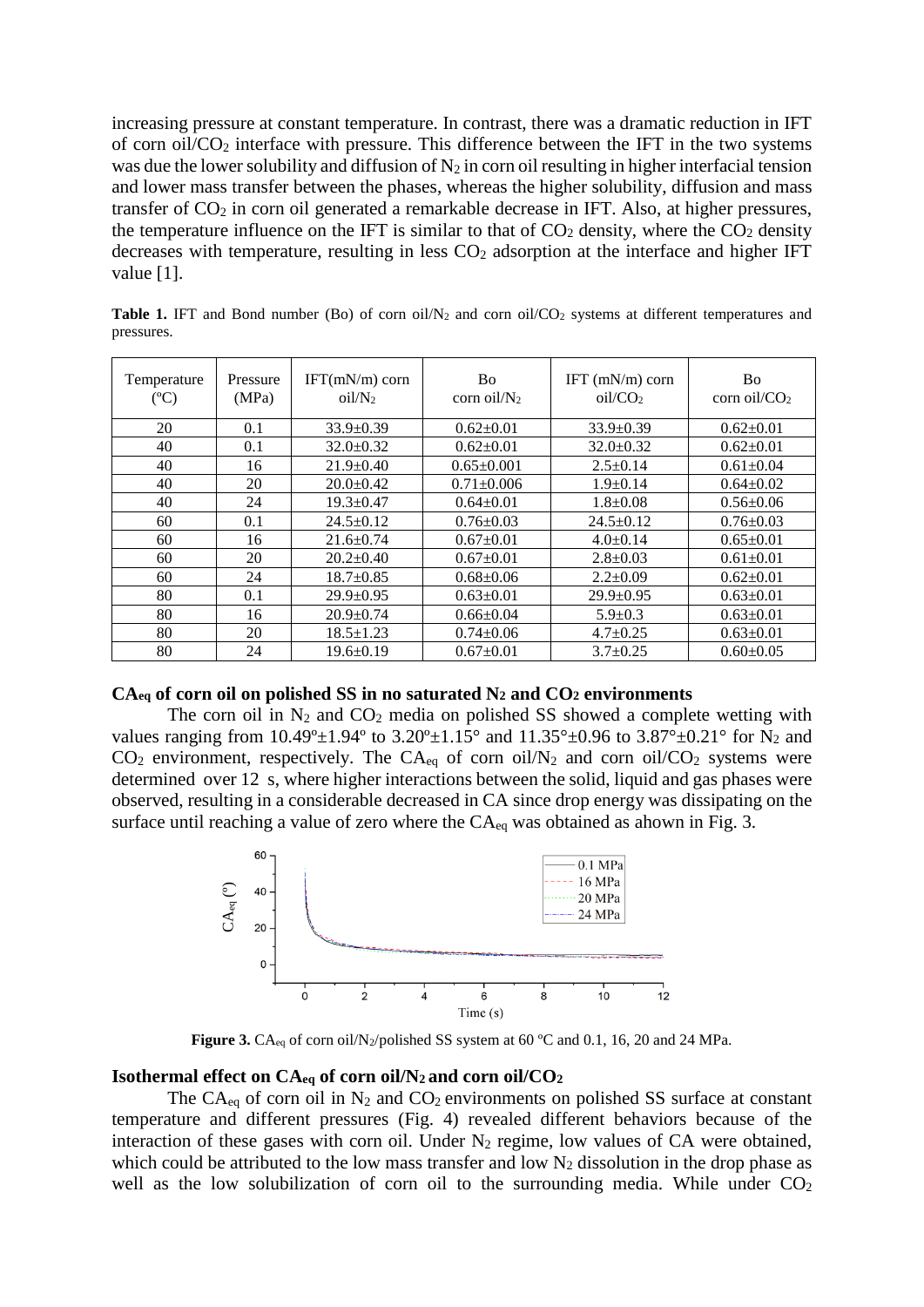environment, the CAeq increased over the pressure range and some deposition of oil were visible which could produce a thin film of corn oil on the SS surface, creating strong interactions (autophobic phenomenon) [17,18]. These interactions resulted in higher CA values with drops bouncing before the first contact angle could be obtained at 40  $\degree$ C and 60  $\degree$ C. It is interesting to note that the mass transfer phenomena could influence or modify the surface energy causing the drops to bounce because of the dissolution of the drop phase in the CO2.



**Figure 4.** Isothermal effect on  $CA_{eq}$  for  $(A)$  corn oil/N<sub>2</sub> and  $(B)$  corn oil/CO<sub>2</sub>.

# **Isobaric effect on CAeq of corn oil/N2 and corn oil/CO2 on polished SS**

The effect of temperature under isobaric conditions on  $CA_{eq}$  of corn oil/N<sub>2</sub> and corn oil/  $CO<sub>2</sub>$  on polished SS is presented in Fig. 5. While corn oil/N<sub>2</sub> system showed a decrease in  $CA<sub>eq</sub>$ with temperature at 0.1, 16 and 20 MPa, an increase was observed at 24 MPa. This may be related to low the dissolution of  $N_2$  that resulted in higher IFT values or volatilization effect. In contrast, corn oil/ $CO_2$  showed a decrease in  $CA_{eq}$  at 24 MPa when the temperature was increased. It can be attributed to the higher solubility of corn oil in  $CO<sub>2</sub>$  at this pressure, which allowed extraction of some light components of the drop phase into the surrounding phase and then, the wetting of the corn oil on the SS surface was affected, resulting in higher values in comparison with 0.1, 16 to those obtained at and 20 MPa.



**Figure 5. (A)** Isobaric effect on  $CA_{eq}$  for corn oil/N<sub>2</sub> and **(B)** corn oil/CO<sub>2</sub>.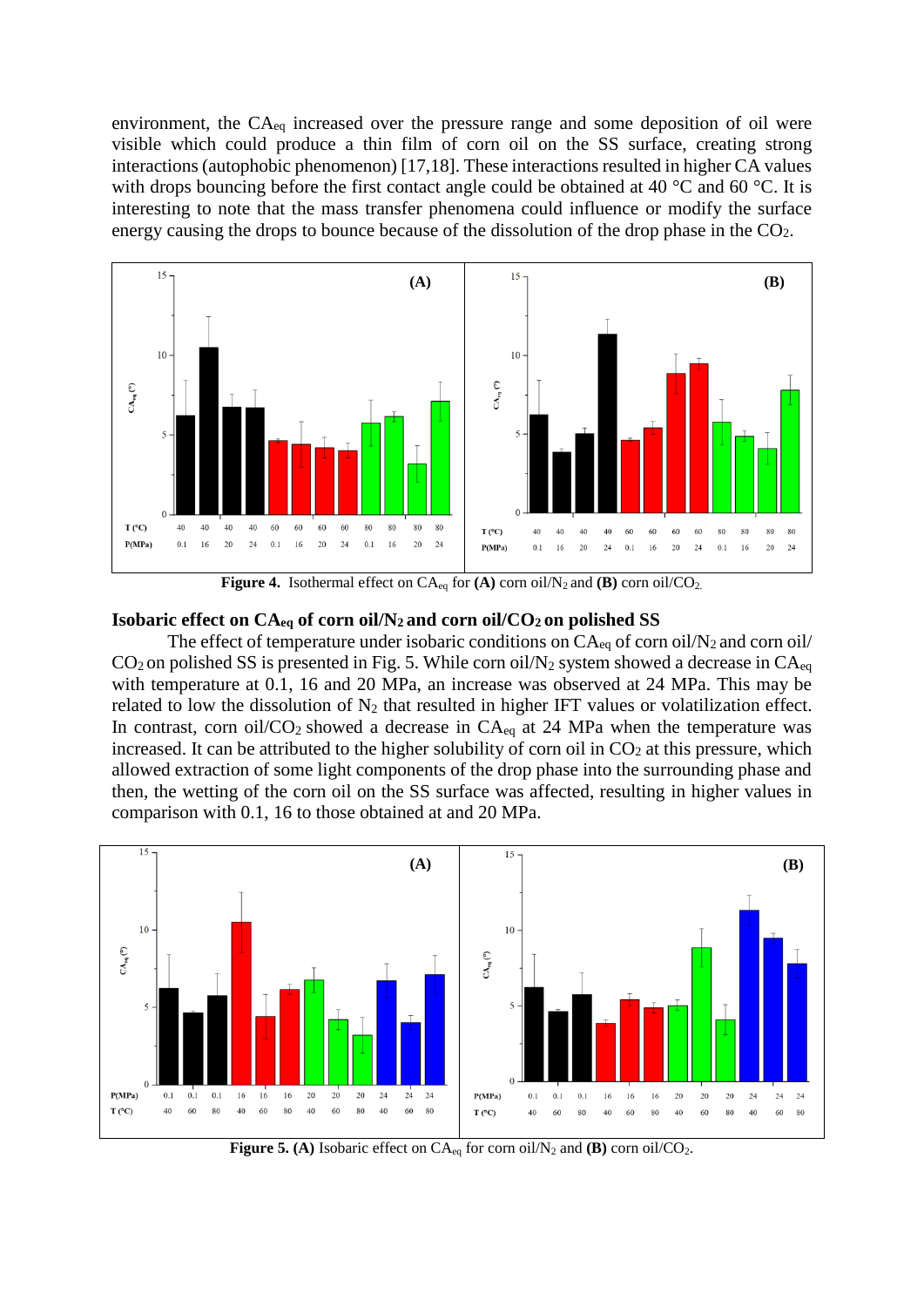# **CONCLUSION**

The wetting behavior of corn oil on polished SS surface under dense  $N_2$  and  $CO_2$  was characterized as complete wetting, but there were significant effects of pressure and temperature on the equilibrium contact angle  $(CA_{eq})$ . Gas dissolution into the drop phase, extraction of light components, the density differences between the phases, the IFT values of the drop phase, autophobic behavior of the metal sheet and bouncing of drops on complete wettable substrates were some of the phenomena observed under  $CO<sub>2</sub>$  environment in contrast with the  $N_2$  environment. A detailed analysis of these no peculiar observations is ongoing task.

# **ACKNOWLEDGEMENTS**

We are grateful to the Natural Sciences and Engineering Research Council of Canada for their financial support and Dr. Philip Jaeger and Eng. Ryan Baily for their assistance during this study.

# **REFERENCES**

[1] STOCKFLETH R, BRUNNER G., Holdup, pressure drop, and flooding in Packed countercurrent columns for the gas extraction. [Ind. Eng. Chem. Res.,](https://pubs.acs.org/journal/iecred) Vol. 40, 2001, p. 47-356. [2] STOCKFLETH R, BRUNNER G., Hydrodynamics of a packed countercurrent column for the gas extraction, [Ind. Eng. Chem. Res.,](https://pubs.acs.org/journal/iecred) Vol. 38, 1999, p. 4000-4006.

[3] BEJARANO A, SIMOES PC, DEL VALLE JM., Fractionation technologies for liquid mixtures using dense carbon dioxide: Review, J. Supercrit. Fluids, Vol. 107, 2016, p. 321–348. [4] JAEGER PT, V. SCHNITZLER J, EGGERS R, Interfacial tension of fluid systems considering the nonstationary case with respect to mass transfer, [Chem. Eng. Sci.,](https://www.journals.elsevier.com/chemical-engineering-science/) Vol. 19, 1996, p. 197-202.

[5] SIMOES PC, EGGERS R, JAEGER PT., Interfacial tension of edible oils in supercritical carbon dioxide, [Eur. J. Lipid Sci. Technol.,](http://onlinelibrary.wiley.com/journal/10.1002/(ISSN)1438-9312) Vol. 120, 2000, p. 263–265.

[6] DITTMAR D, EGGERS R, KAHL H, ENDERS S., Measurement and modelling of the interfacial tension of triglyceride mixtures in contact with dense gases, Chem. Eng. Sci., Vol. 57, 2002, p. 355 – 363.

[7] ANDREAS JM, HAUSER EA, TUCKER WB., Boundary tension by pendant drops, [J.](https://pubs.acs.org/journal/jpcafh)  [Phys. Chem., V](https://pubs.acs.org/journal/jpcafh)ol. 42, 1938, p. 1001–1019.

[8] BATENI A, SUSNAR SS, AMIRFAZLI A, NEUMANN AW., A high-accuracy polynomial fitting approach to determine contact angles, Colloid Surf. A, Vol. 219, 2003, p. 215-231.

[9] MACK G., The determination of contact angles for measurements of the dimension of small bubbles and drops: I: The spheroidal segment method for acute angles, J. Phys. Chem., Vol. 40, 1935, p. 159-167.

[10] AYDAR AY, RODRIGUEZ-MARTINEZ V, FARKAS BE, Determination and modeling of contact angle of canola oil and olive oil on a PTFE surface at elevated temperatures using air or steam as surrounding media, LWT *-* Food Sci. Technol*.*, Vol. 65, 2016, p. 304-310.

[11] ASHOKKUMAR S, ADLER-NISSEN J, MØLLER P., Factors affecting the wettability of different surface materials with vegetable oil at high temperatures and its relation to cleanability, Appl. Surf. Sci*.*, Vol. 263, 2012, p. 86–94.

[12] DICKSON JL, GUPTA J, HOROZOV TS, BINKS PB, JOHNSTON KP., Wetting phenomena at the  $\frac{\text{co}_2\text{/water/glass}}{\text{interface}}$ . Langmuir, Vol. 22, 2006, p. 2161-2170.

[13] SUTJIADI-SIA Y, JAEGER P, EGGERS R., Interfacial phenomena of aqueous systems in dense carbon dioxide: Review., Journal of Supercritical Fluids, Vol. 46, 2008, p. 272–279.